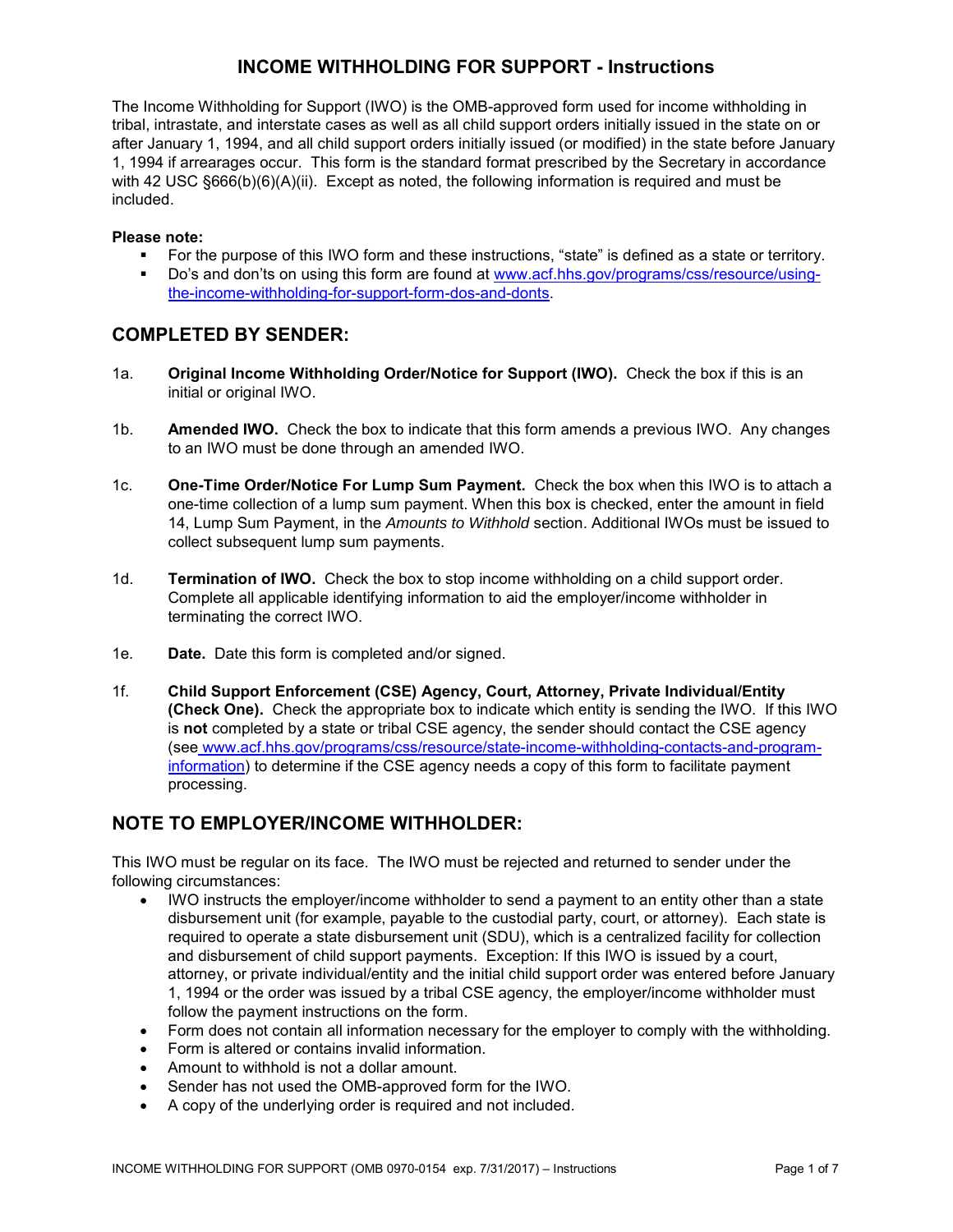If you receive this document from an attorney or private individual/entity, a copy of the underlying order containing a provision authorizing income withholding must be attached.

# **COMPLETED BY SENDER:**

- 1g. **State/Tribe/Territory**. Name of state or tribe sending this form. This must be a governmental entity of the state or a tribal organization authorized by a tribal government to operate a CSE program. If you are a tribe submitting this form on behalf of another tribe, complete line 1i.
- 1h. **Remittance ID (include w/payment).** Identifier that employers must include when sending payments for this IWO. The Remittance ID is entered as the case identifier on the electronic funds transfer/electronic data interchange (EFT/EDI) record.

# **NOTE TO EMPLOYER/INCOME WITHHOLDER:**

The employer/income withholder must use the Remittance ID when remitting payments so the SDU or tribe can identify and apply the payment correctly. The Remittance ID is entered as the case identifier on the EFT/EDI record.

# **COMPLETED BY SENDER:**

- 1i. **City/County/Dist./Tribe.** Name of the city, county, or district sending this form. This must be a government entity of the state or the name of the tribe authorized by a tribal government to operate a CSE program for which this form is being sent. (A tribe should leave this field blank unless submitting this form on behalf of another tribe.)
- 1j. **Order ID.** Unique identifier associated with a specific child support obligation. It could be a court case number, docket number, or other identifier designated by the sender.
- 1k. **Private Individual/Entity.** Name of the private individual/entity or non-IV-D tribal CSE organization sending this form.
- 1l. **CSE Agency Case ID.** Unique identifier assigned to a state or tribal CSE case. In a state IV-D case as defined at 45 Code of Federal Regulations (CFR) 305.1, this is the identifier reported to the Federal Case Registry (FCR). One IWO must be issued for each IV-D case and must use the unique CSE Agency Case ID. For tribes, this would be either the FCR identifier or other applicable identifier.

Fields 2 and 3 refer to the employee/obligor's employer/income withholder and specific case information.

- 2a. **Employer/Income Withholder's Name.** Name of employer or income withholder.
- 2b. **Employer/Income Withholder's Address.** Employer/income withholder's mailing address including street/PO box, city, state, and zip code. (This may differ from the employee/obligor's work site.) If the employer/income withholder is a federal government agency, the IWO should be sent to the address listed under Federal Agency Income Withholding Contacts and Program Information at [www.acf.hhs.gov/programs/css/resource/federal-agency-income-withholding](http://www.acf.hhs.gov/programs/css/resource/federal-agency-income-withholding-contact-information)[contact-information.](http://www.acf.hhs.gov/programs/css/resource/federal-agency-income-withholding-contact-information)
- 2c. **Employer/Income Withholder's FEIN.** Employer/income withholder's nine-digit Federal Employer Identification Number (if available).
- 3a. **Employee/Obligor's Name.** Employee/obligor's last name, first name, middle name.
- 3b. **Employee/Obligor's Social Security Number.** Employee/obligor's Social Security number or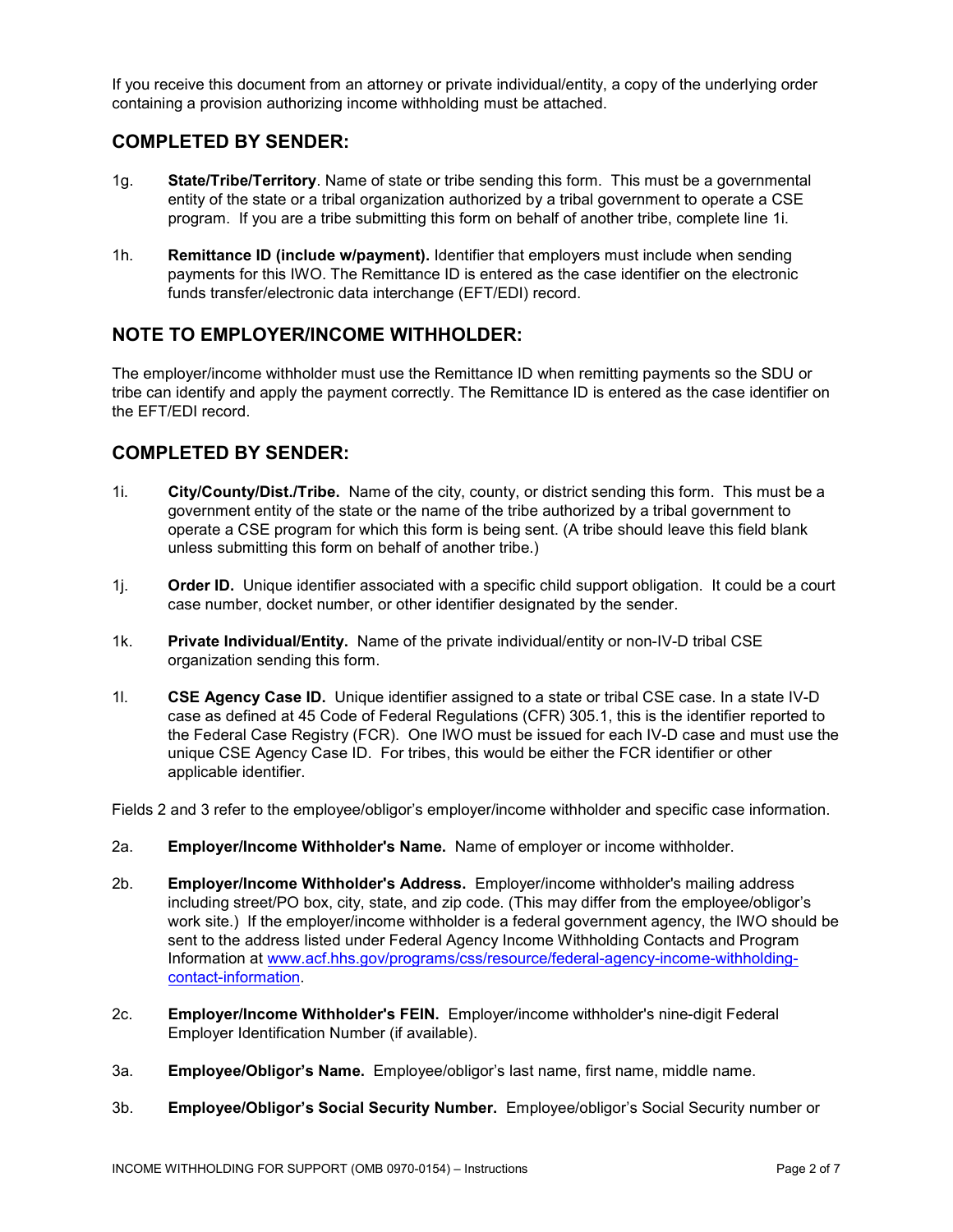other taxpayer identification number.

- 3c. **Custodial Party/Obligee's Name.** Custodial party/obligee's last name, first name, middle name. Enter one custodial party/obligee's name on each IWO form. Multiple custodial parties/obligees are not to be entered on a single IWO. Issue one IWO per state IV-D case as defined at 45 CFR 305.1
- 3d. **Child(ren)'s Name(s).** Child(ren)'s last name(s), first name(s), middle name(s). (Note: If there are more than six children for this IWO, list additional children's names and birth dates in field 33 - Supplemental Information). Enter the child(ren) associated with the custodial party/obligee and employee/obligor only. Child(ren) of multiple custodial parties/obligees is not to be entered on an IWO.
- 3e. **Child(ren)'s Birth Date(s).** Date of birth for each child named.
- 3f. **Blank box.** Space for court stamps, bar codes, or other information.

*ORDER INFORMATION* – Field 4 identifies which state or tribe issued the order. Fields 5 through 12 identify the dollar amount to withhold for a specific kind of support (taken directly from the support order) for a specific time period.

- 4. **State/Tribe.** Name of the state or tribe that issued the order.
- 5a-b. **Current Child Support.** Dollar amount to be withheld **per** the time period (for example, week, month) specified in the underlying order.
- 6a-b. **Past-due Child Support.** Dollar amount to be withheld **per** the time period (for example, week, month) specified in the underlying order.
- 6c. **Arrears Greater Than 12 Weeks?** The appropriate box (Yes/No) must be checked indicating whether arrears are greater than 12 weeks so the employer/income withholder can determine the withholding limit.
- 7a-b. **Current Cash Medical Support.** Dollar amount to be withheld **per** the time period (for example, week, month) specified in the underlying order.
- 8a-b. **Past-due Cash Medical Support.** Dollar amount to be withheld **per** the time period (for example, week, month) specified in the underlying order.
- 9a-b. **Current Spousal Support.** (Alimony) Dollar amount to be withheld **per** the time period (for example, week, month) specified in the underlying order.
- 10a-b. **Past-due Spousal Support.** (Alimony) Dollar amount to be withheld **per** the time period (for example, week, month) specified in the underlying order.
- 11a-c. **Other.** Miscellaneous obligations dollar amount to be withheld **per** the time period (for example, week, month) specified in the underlying order. **Must specify** a description of the obligation (for example, court fees).
- 12a-b. **Total Amount to Withhold.** The total amount of the deductions **per** the corresponding time period. Fields 5a, 6a, 7a, 8a, 9a, 10a, and 11a should total the amount in 12a.

# **NOTE TO EMPLOYER/INCOME WITHHOLDER:**

An acceptable method of determining the amount to be paid on a weekly or biweekly basis is to multiply the monthly amount due by 12 and divide that result by the number of pay periods in a year.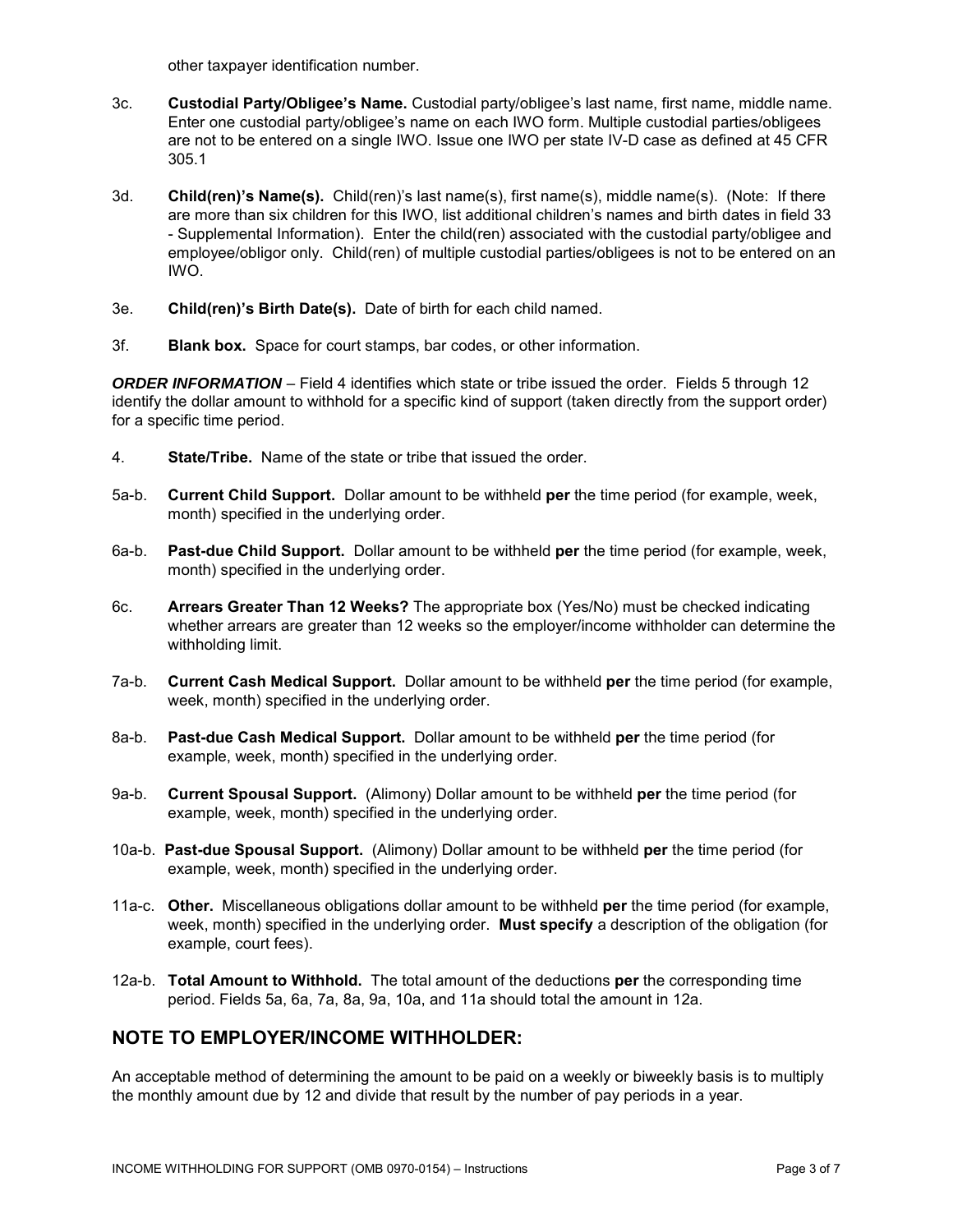*AMOUNTS TO WITHHOLD* - Fields 13a through 13d specify the dollar amount to be withheld for this IWO if the employer/income withholder's pay cycle does not correspond with field 12b.

- 13a. **Per Weekly Pay Period.** Total amount an employer/income withholder should withhold if the employee/obligor is paid weekly.
- 13b. **Per Semimonthly Pay Period.** Total amount an employer/income withholder should withhold if the employee/obligor is paid twice a month.
- 13c. **Per Biweekly Pay Period.** Total amount an employer/income withholder should withhold if the employee/obligor is paid every two weeks.
- 13d. **Per Monthly Pay Period.** Total amount an employer/income withholder should withhold if the employee/obligor is paid once a month.
- 14. **Lump Sum Payment.** Dollar amount withheld when the IWO is used to attach a lump sum payment. This field should be used when field 1c is checked.

**REMITTANCE INFORMATION** - Payments are forwarded to the SDU in each state, unless the order was issued by a tribal CSE agency. If the order was issued by a tribal CSE agency, the employer/income withholder must follow the remittance instructions on the form.

- 15. **State/Tribe.** Name of the state or tribe sending this document.
- 16. **Days.** Number of days after the effective date noted in field 17 in which withholding must begin according to the state or tribal laws/procedures for the employee/obligor's principal place of employment.
- 17. **Date.** Effective date of this IWO.
- 18. **Working Days.** Number of working days within which an employer/income withholder must remit amounts withheld pursuant to the state or tribal laws/procedures of the principal place of employment.
- 19. **% of Disposable Income.** The percentage of disposable income that may be withheld from the employee/obligor's paycheck.

# **NOTE TO EMPLOYER/INCOME WITHHOLDER:**

For state orders, the employer/income withholder may not withhold more than the lesser of: 1) the amounts allowed by the Federal Consumer Credit Protection Act (15 USC §1673(b)); or 2) the amounts allowed by the state of the employee/obligor's principal place of employment.

For tribal orders, the employer/income withholder may not withhold more than the amounts allowed under the law of the issuing tribe. For tribal employers/income withholders who receive a state order, the employer/income withholder may not withhold more than the limit set by the law of the jurisdiction in which the employer/income withholder is located or the maximum amount permitted under section 303 (b) of the Federal Consumer Credit Protection Act (15 USC §1673(b)).

A federal government agency may withhold from a variety of incomes and forms of payment, including voluntary separation incentive payments (buy-out payments), incentive pay, and cash awards. For a more complete list, see 5 CFR 581.103.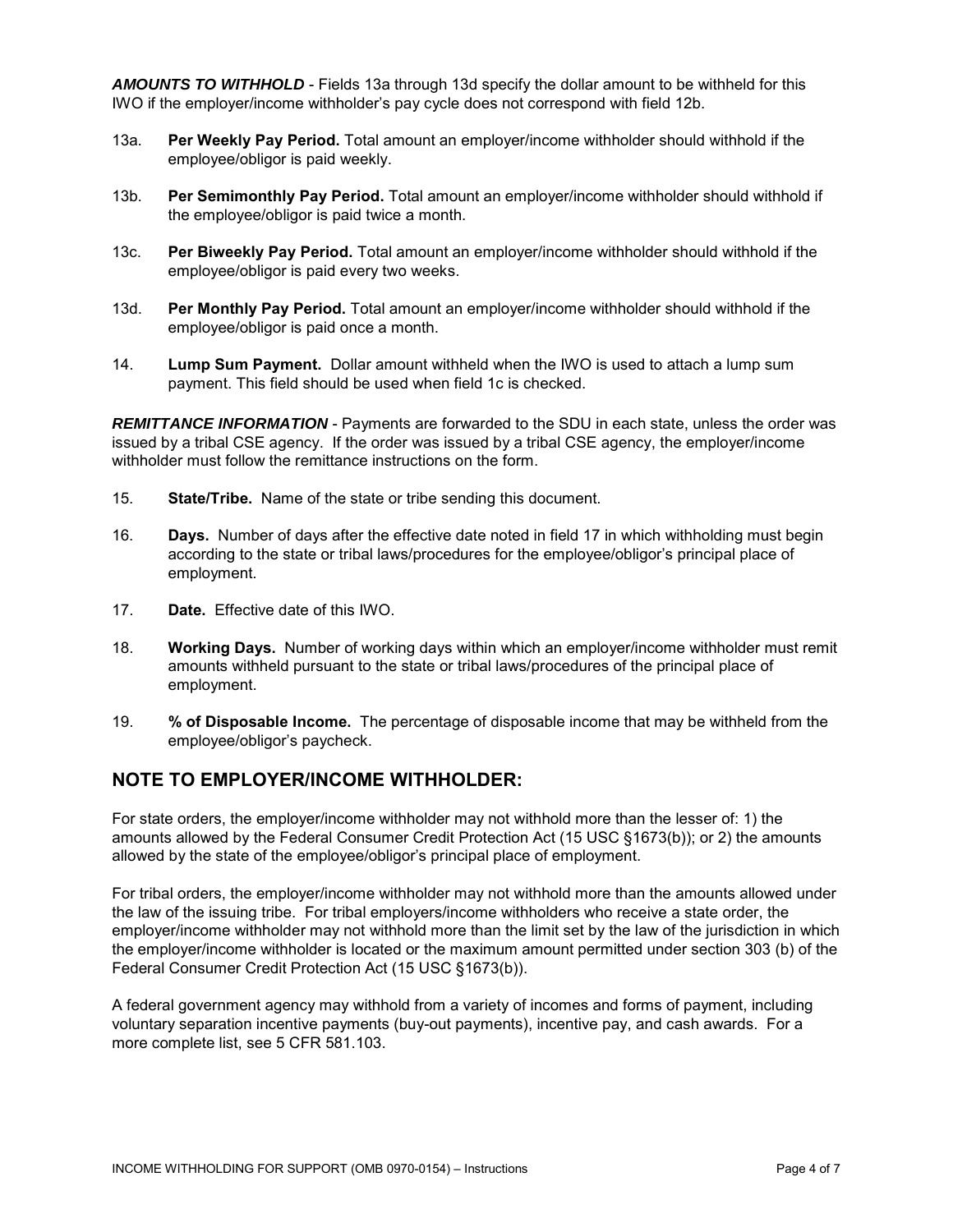# **COMPLETED BY SENDER:**

- 20. **State/Tribe.** Name of the state or tribe sending this document.
- 21. **Document Tracking ID.** Optional unique identifier for this form assigned by the sender.

**Please Note:** Employer's Name, FEIN, Employee/Obligor's Name and SSN, Remittance ID, CSE Agency Case ID, and Order ID must appear in the header on pages two and subsequent pages.

- 22. **FIPS Code.** Federal Information Processing Standards code.
- 23. **SDU/Tribal Order Payee.** Name of SDU (or payee specified in the underlying tribal support order) to which payments must be sent. Federal law requires payments made by IWO to be sent to the SDU except for payments in which the initial child support order was entered before January 1, 1994 or payments in tribal CSE orders.
- 24. **SDU/Tribal Payee Address.** Address of the SDU (or payee specified in the underlying tribal support order) to which payments must be sent. Federal law requires payments made by IWO to be sent to the SDU except for payments in which the initial child support order was entered before January 1, 1994 or payments in tribal CSE orders.

# **COMPLETED BY EMPLOYER/INCOME WITHHOLDER:**

25. **Return to Sender Checkbox.** The employer/income withholder should check this box and return the IWO to the sender if this IWO is not payable to an SDU or tribal payee or this IWO is not regular on its face. Federal law requires payments made by IWO to be sent to the SDU except for payments in which the initial child support order was entered before January 1, 1994 or payments in tribal CSE orders.

# **COMPLETED BY SENDER:**

- 26. **Signature of Judge/Issuing Official.** Signature (if required by state or tribal law) of the official authorizing this IWO.
- 27. **Print Name of Judge/Issuing Official.** Name of the official authorizing this IWO.
- 28. **Title of Judge/Issuing Official.** Title of the official authorizing this IWO.
- 29. **Date of Signature.** Optional date the judge/issuing official signs this IWO.
- 30. **Copy of IWO checkbox.** Check this box for all intergovernmental IWOs. If checked, the employer/income withholder is required to provide a copy of the IWO to the employee/obligor.

#### *ADDITIONAL INFORMATION FOR EMPLOYERS/INCOME WITHHOLDERS*

The following fields refer to federal, state, or tribal laws that apply to issuing an IWO to an employer/income withholder. State- or tribal-specific information may be included only in the fields below.

### **COMPLETED BY SENDER:**

- 31. **Liability.** Additional information on the penalty and/or citation of the penalty for an employer/income withholder who fails to comply with the IWO. The state or tribal law/procedures of the employee/obligor's principal place of employment govern the penalty.
- 32. **Anti-discrimination**. Additional information on the penalty and/or citation of the penalty for an employer/income withholder who discharges, refuses to employ, or disciplines an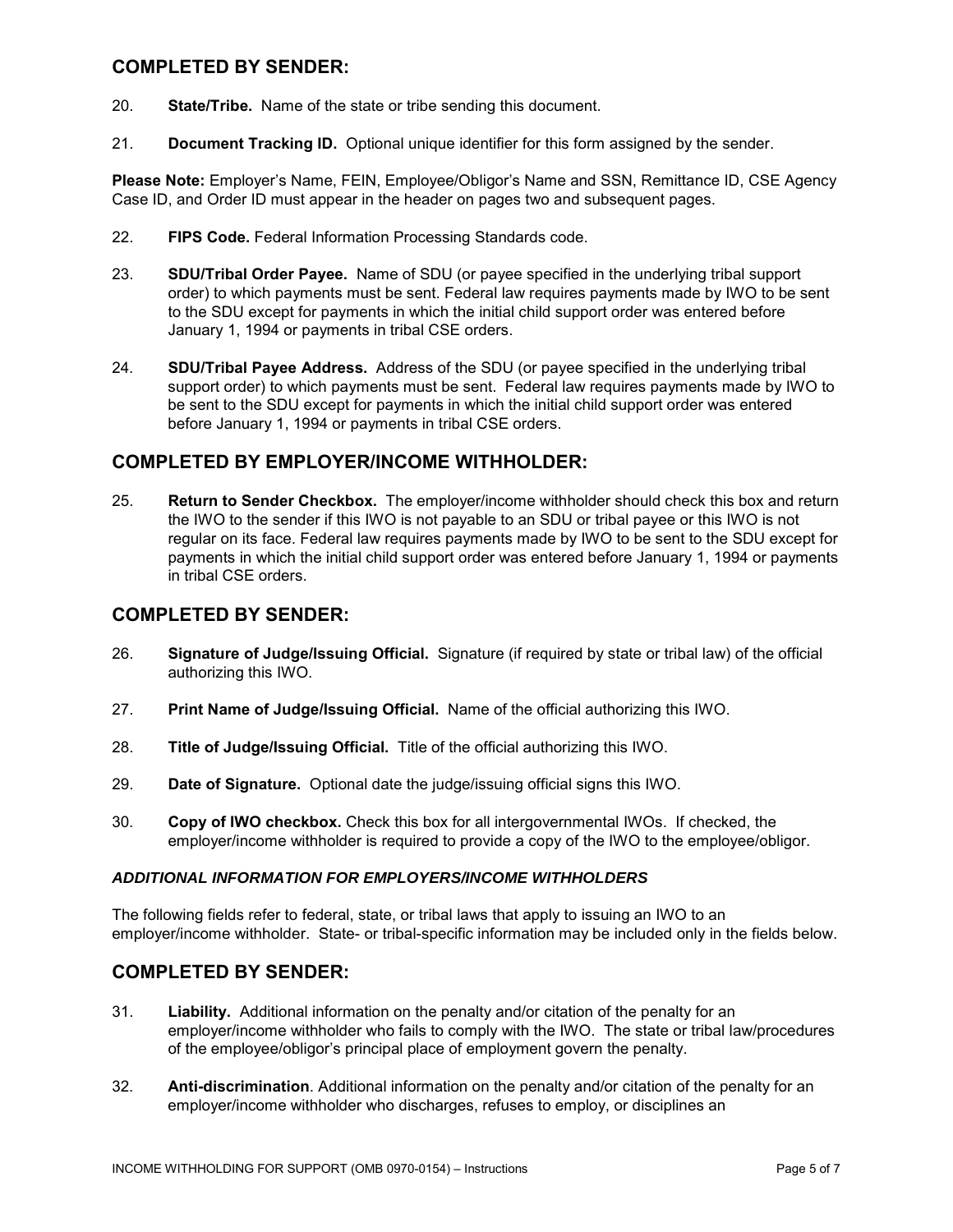employee/obligor as a result of the IWO. The state or tribal law/procedures of the employee/obligor's principal place of employment govern the penalty.

33. **Supplemental Information**. Any state-specific information needed, such as maximum withholding percentage for non-employees, fees the employer/income withholder may charge the obligor for income withholding, or children's names and DOBs if there are more than six children on this IWO. Additional information must be consistent with the requirements of the form and the instructions.

### **COMPLETED BY EMPLOYER/INCOME WITHHOLDER:**

#### *NOTIFICATION OF EMPLOYMENT TERMINATION OR INCOME STATUS*

The employer must complete this section when the employee/obligor's employment is terminated, income withholding ceases, or if the employee/obligor has never worked for the employer.

- 34a-b. **Employment/Income Status Checkbox.** Check the employment/income status of the employee/obligor.
- 35. **Termination Date.** If applicable, date employee/obligor was terminated.
- 36. **Last Known Phone Number.** Last known (home/cell/other) phone number of the employee/obligor.
- 37. **Last Known Address.** Last known home/mailing address of the employee/obligor.
- 38. **Final Payment Date.** Date employer sent final payment to SDU/tribal payee.
- 39. **Final Payment Amount.** Amount of final payment sent to SDU/tribal payee.
- 40. **New Employer's Name.** Name of employee's/obligor's new employer (if known).
- 41. **New Employer's Address.** Address of employee's/obligor's new employer (if known).

### **COMPLETED BY SENDER:**

#### *CONTACT INFORMATION*

- 42. **Issuer Name (Employer/Income Withholder Contact).** Name of the contact person that the employer/income withholder can call for information regarding this IWO.
- 43. **Issuer Phone Number.** Phone number of the contact person.
- 44. **Issuer Fax Number.** Fax number of the contact person.
- 45. **Issuer E-mail/Website.** E-mail or website of the contact person.
- 46. **Termination/Income Status and Correspondence Address.** Address to which the employer should return the Employment Termination or Income Status notice. It is also the address that the employer should use to correspond with the issuing entity.
- 47. **Issuer Name (Employee/Obligor Contact).** Name of the contact person that the employee**/**obligor can call for information.
- 48. **Issuer Phone Number.** Phone number of the contact person.